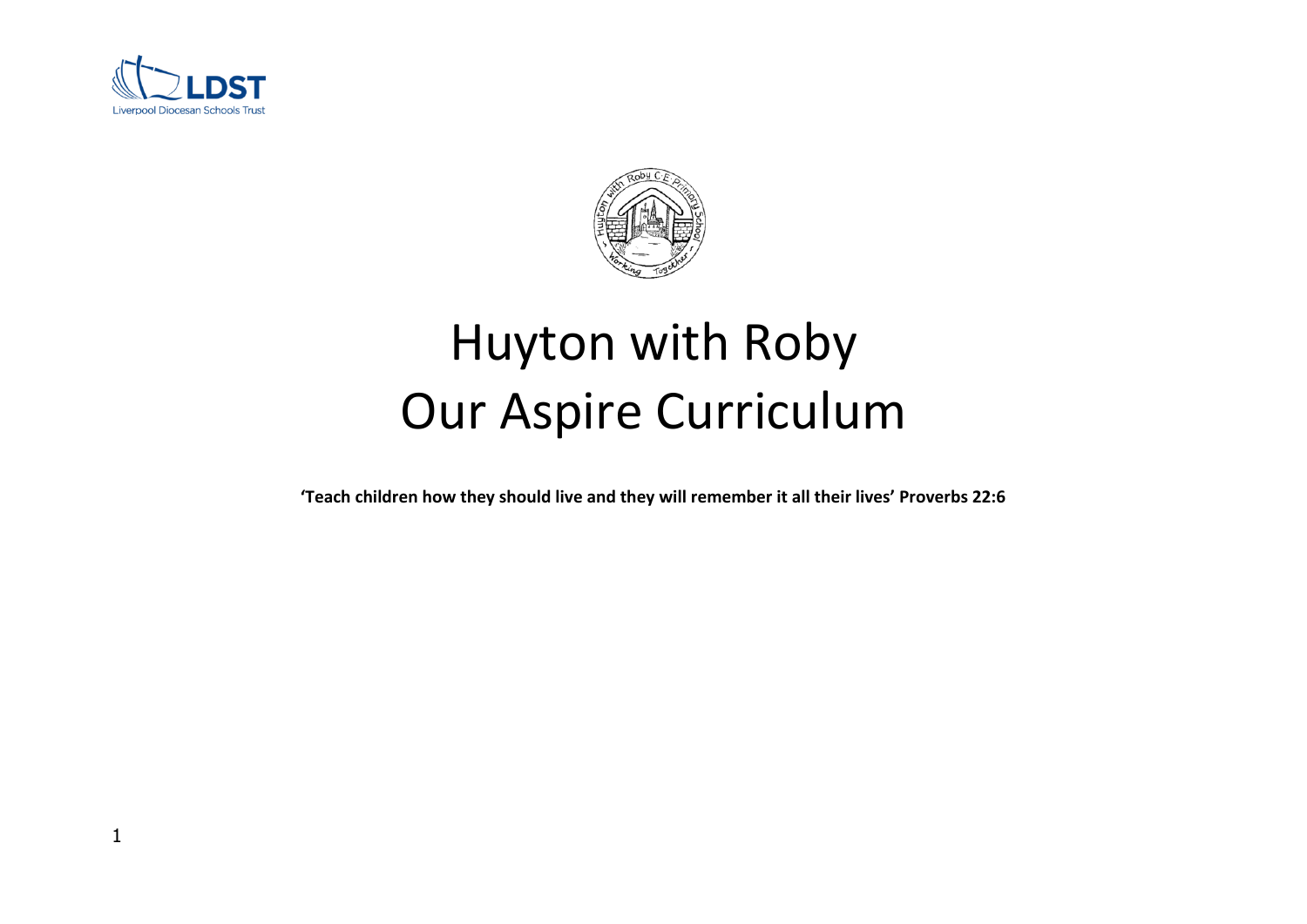

# **Our Aspire Curriculum at Huyton with Roby**

| Huyton with Roby C.E.                                                                                        |            |                   |                            |            |                           |  |  |  |
|--------------------------------------------------------------------------------------------------------------|------------|-------------------|----------------------------|------------|---------------------------|--|--|--|
| <b>Values Curriculum</b><br>Our curriculum is underpinned by 18 Christian Values                             |            |                   |                            |            |                           |  |  |  |
|                                                                                                              |            |                   |                            |            |                           |  |  |  |
| <b>Thankfulness</b>                                                                                          | Trust      | Perseverance      | Justice                    | Service    | <b>Truthfulness</b>       |  |  |  |
| Generosity                                                                                                   | Compassion | Courage           | Forgiveness                | Friendship | Respect and<br>Reverence  |  |  |  |
| Responsibility                                                                                               | Hope       | <b>Humility</b>   | Wisdom                     | Creativity | Peace                     |  |  |  |
| Core Curriculum                                                                                              |            |                   |                            |            |                           |  |  |  |
| <b>Maths</b>                                                                                                 | English    |                   | <b>Religious Education</b> |            | Science                   |  |  |  |
| <b>Foundation Curriculum</b>                                                                                 |            |                   |                            |            |                           |  |  |  |
| Geography                                                                                                    |            | <b>History</b>    | Computing                  |            | French                    |  |  |  |
| Art and Design                                                                                               |            | Design Technology | <b>Music</b>               |            | <b>Physical Education</b> |  |  |  |
| PSHE/SMSC and British Values                                                                                 |            |                   |                            |            |                           |  |  |  |
| Personal, Social, Health education and Spiritual, Moral, Social and Cultural is woven into everything we do. |            |                   |                            |            |                           |  |  |  |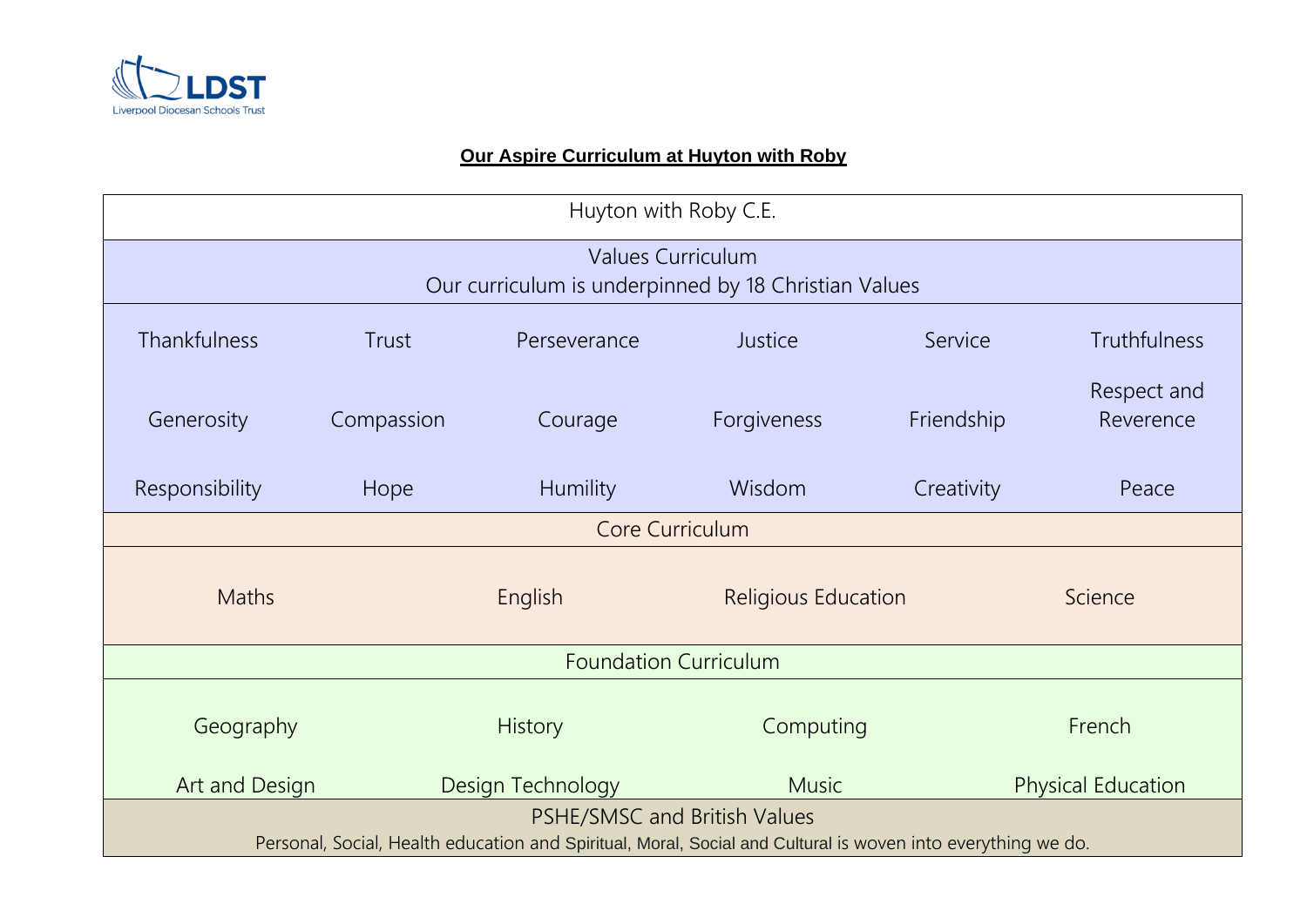

## **'Teach children how they should live and they will remember it all their lives' Proverbs 22:6**

#### **In order to achieve this at Huyton with Roby we have the ASPIRE curriculum:**

**A** knowledge rich curriculum, responsive to the needs and interests of all children;

**S**eeking to prepare children for life;

**P**romoting perseverance, resilience, independence and an understanding of the diverse world God has created;

**I**nspiring our children through exciting and challenging experiences with

**R**eading at the heart of our curriculum;

**E**mbedding the development of rich and purposeful vocabulary and language;

#### **Christian Values Curriculum**

Our Values Curriculum is made up of Christian Values, which are embedded in the life and work of the school and its community. We focus on one value each half term over a three-year cycle. Our vision and values are at the core of everything we do. They underpin our school vision, which is;

"To teach children how they should live, and they will remember it all their lives". *Proverbs 22:6*

We have chosen three of the Christian Values to highlight in our school: friendship, respect and reverence, and perseverance. They were chosen by all who are involved in the life of our school. They reflect what is important to us and what we strive to achieve both in our own lives and in the life of our school

This is achieved through;

- Daily acts of collective and class worship
- Ethos afternoon planned by Ethos group (pupils from Year 5 and 6)
- Worship leaders leading acts of worship
- Our code of conduct
- Celebration worship to celebrate a range of achievements
- Our reflective areas and spiritual garden (Prayer Quad)
- Social, Moral, Cultural and Spiritual development within the curriculum
- Close links with parents and the wider community.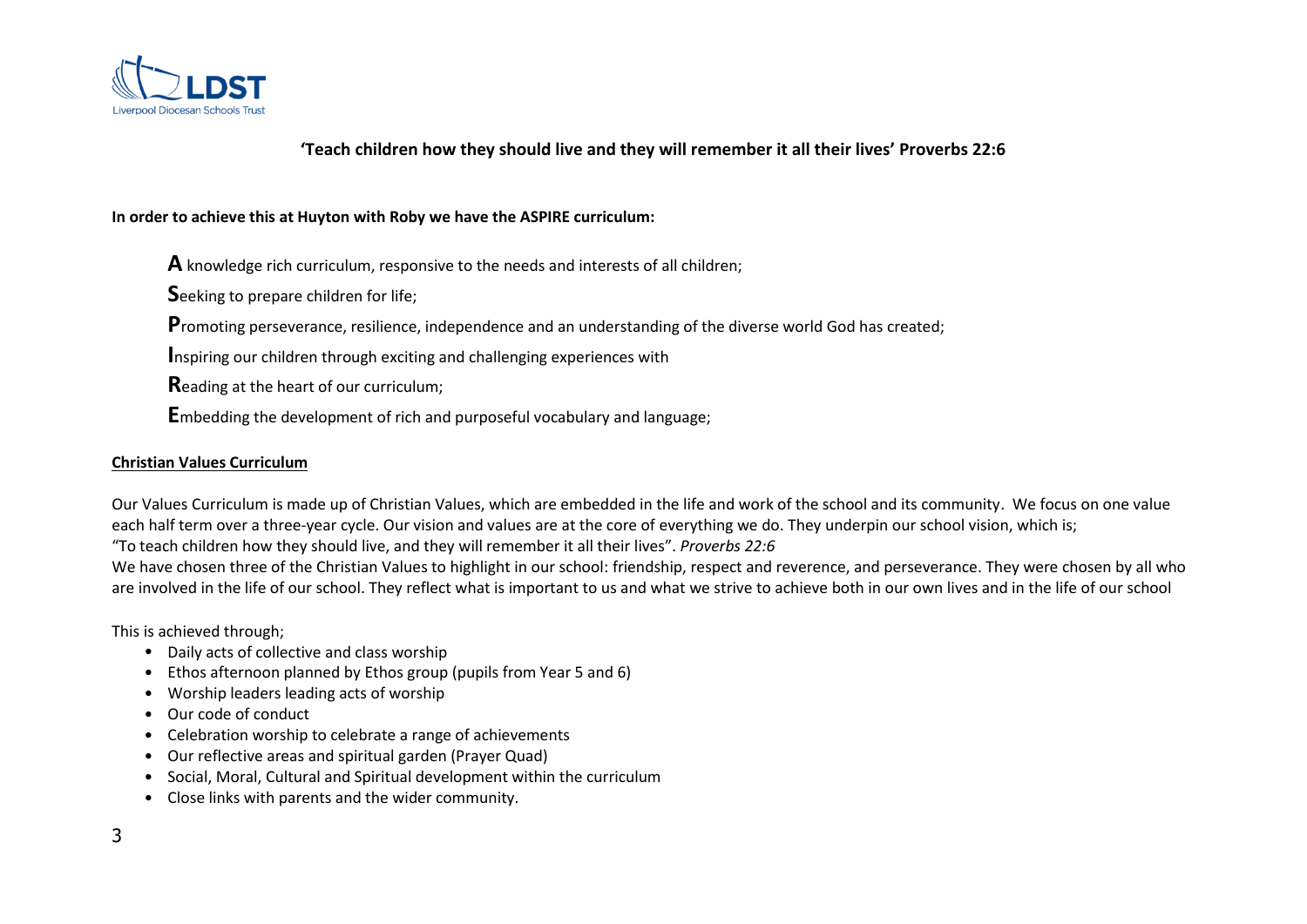

#### **Core Curriculum**

Our Core curriculum focuses on the knowledge and skills we need to succeed in life.

The core areas of the curriculum aims are;

- To provide children with the knowledge and skills they need to read and be able to access to a range of reading materials.
- To be able to express themselves creatively and imaginatively and to communicate with others in written and spoken form.
- To develop skills in writing, including punctuation, grammar, spellings and handwriting.
- To equip children with the tools to solve problems and reason about maths through their learning about number, algebra, geometry and statistics.
- To learn to calculate efficiently using a range of mental and formal methods.
- To stimulate and excite curiosity about the world around them in science.
- To learn more about our own faith and the faiths of others learning about and from religion.

This is achieved through;

- A clear purpose for learning
- Well-planned lessons that provide feedback to children to ensure they know how to progress.
- Providing children with various opportunities to apply their skills in a range of contexts.
- Cross-curricular links within all subjects.
- Close links with parents/carers.

#### **Foundation Curriculum**

Our foundation curriculum focuses on the understanding the past, the world and our unique culture and setting. Long term curriculum overviews in each subject specify which topics are to be taught when term by term and in which year group. Within the term there is a degree of flexibility as to when the subjects are taught. Staff can decide to block subjects over the term or teach a combination of subjects if that supports the children's learning. All children must by the end of the term have covered the required topics and retained the key knowledge for each of the subjects.

The foundation areas of the curriculum aims are;

- To have reading at the heart of our curriculum
- Embedding the development of rich and purposeful vocabulary and language;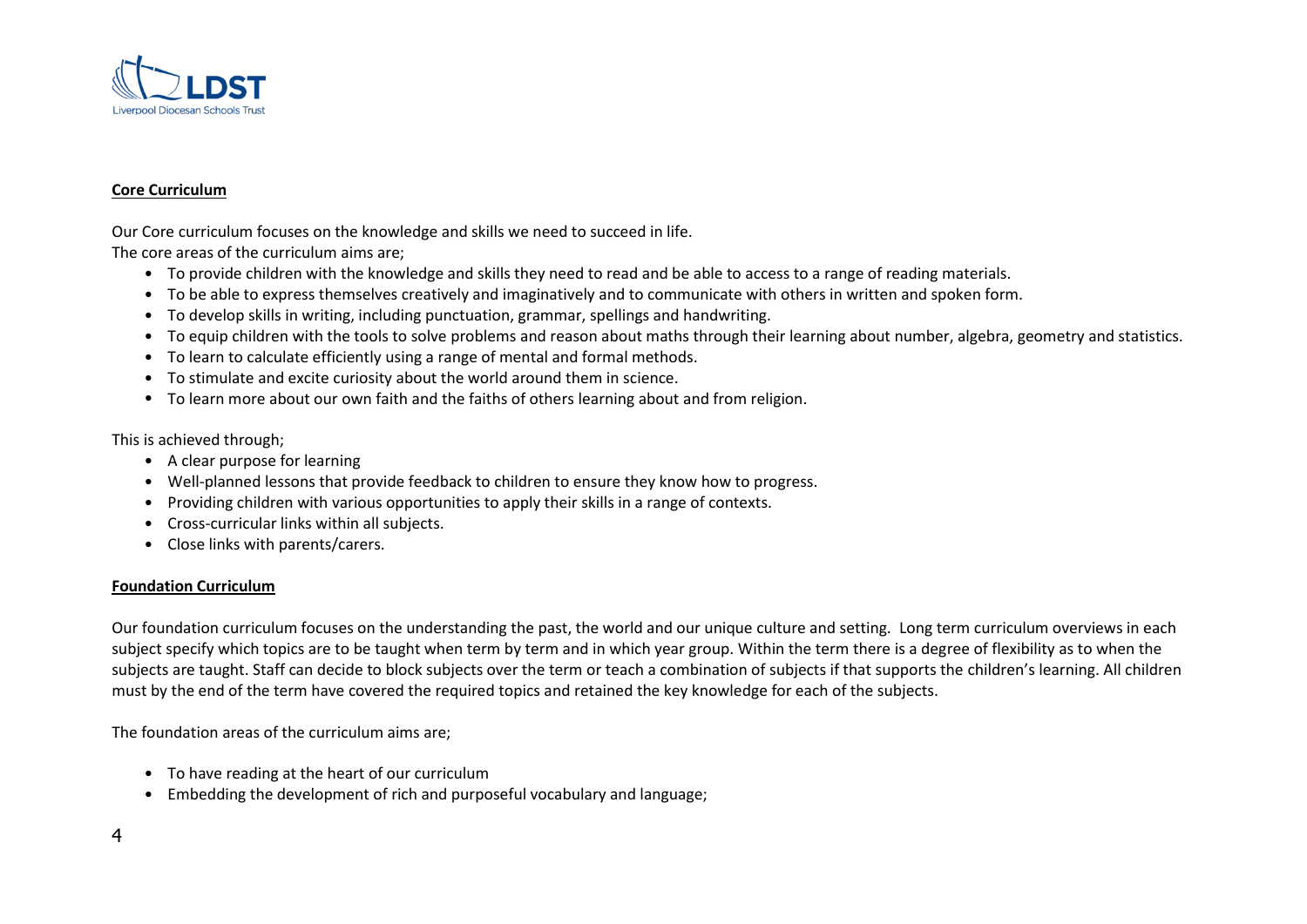

- To challenge and excite all children.
- To develop the whole person knowledge, skills and understanding across a range of subject areas and topics.
- To make links to local, national and international issues that affect us.
- To give children exciting and imaginative learning experiences including first hand experiences.
- To ensure a balance between skills, knowledge and pupils interests and needs.
- To develop social and emotional learning so that our pupils are self-aware, foster positive relationships with others and achieve personal wellbeing.

This is achieved through;

- A clear purpose for learning
- Wide range of resources and enrichment activities
- Project based learning where appropriate
- Collaborative learning opportunities to develop social skills
- Demonstrating learning in different ways

### **What does our curriculum look like?**

We use the NC as a foundation for designing our curriculum. We recognise knowledge is powerful for all our children but particularly of importance in overcoming social disadvantage, we recognise that our vulnerable children are challenged with gaps in knowledge and skills which we actively address and by using personalised learning (WAVE, RAPS) we aim to close gaps caused by social disadvantage. As a school we look at individual children and their particular gaps in learning and we focus on high quality first wave teaching. We promote an ethos of attainment for all pupils, rather than stereotyping disadvantaged pupils as a group with less potential to succeed. *(Supporting the attainment of disadvantaged pupils: articulating success and good practice Research brief November 2015).* 

- The Core curriculum of English, Maths, Science and Religious Education are taught discreetly.
- The foundation curriculum has elements that are taught discreetly such as MFL, PE, Computing and PSHE where appropriate.
- Specialist sports coaches deliver PE.
- Learning objectives for lessons are taken from the National Curriculum and is made clear in their work and will focus on knowledge, leading to the development of subject specific skills.
- Work from lessons can take many formats in both individual books and floor books. Evidence need not be onerous and may take one of the following forms;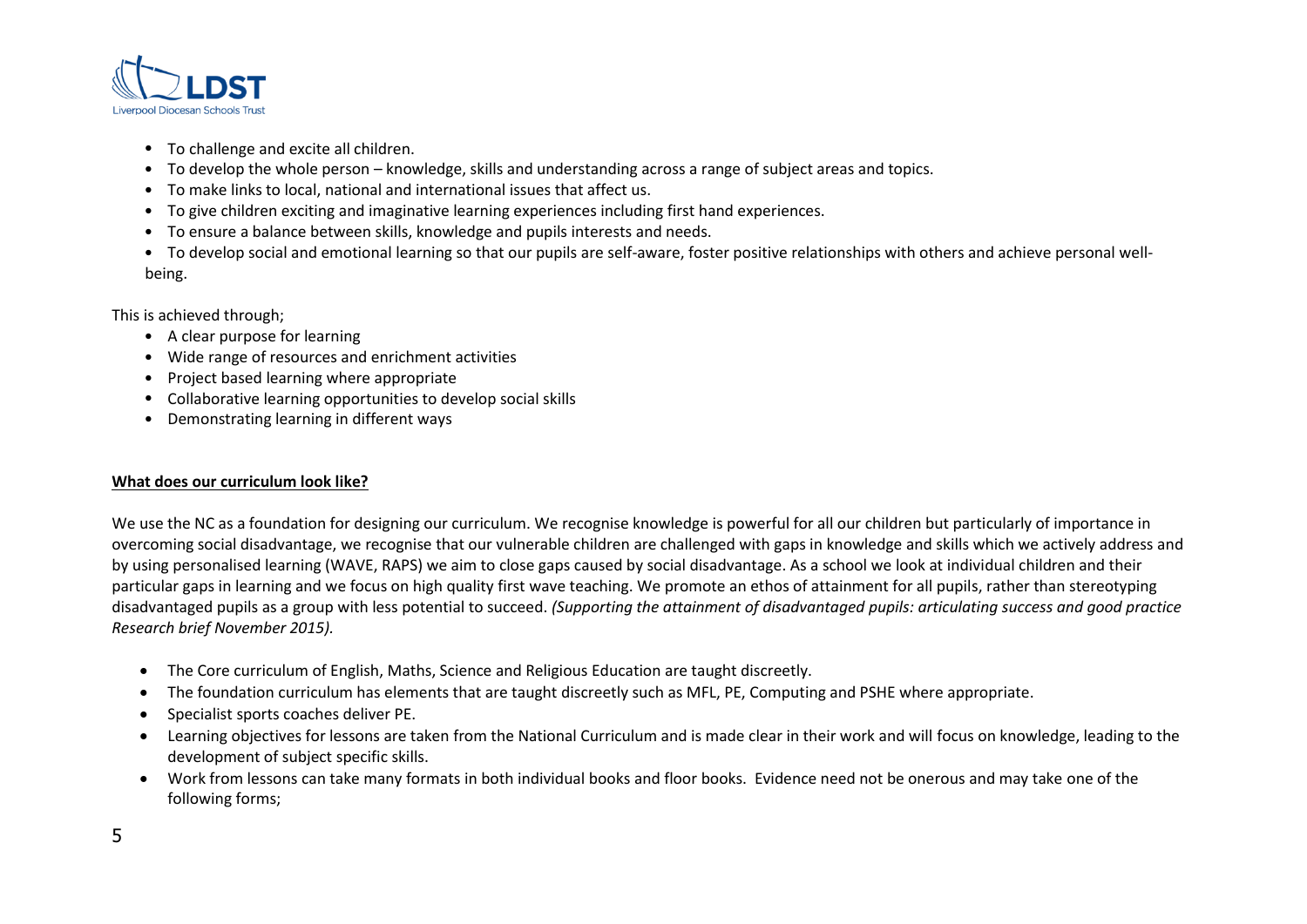

- o Written task
- o Activity based task in books
- o Self-reflection or account of an experience
- o Photographic evidence including pic collage (without pictures of children's faces)
- o Electronically through the use of apps and websites to complete online tasks
- There is evidence of writing across the curriculum with children showcasing their knowledge through a piece of writing.

# **Teaching and Learning in the Curriculum**

- Teaching focuses on the acquisition of knowledge and the application of this in different contexts.
- Learning is carefully sequenced and set out so that progression is built into the content of each subject.
- Knowledge organisers are used to support teacher's planning and outlining key knowledge for a topic.
- Children revisit learning through regular quizzing and retrieval practice, which gives children the opportunity to recall key knowledge. This allows children to commit new information to their long-term memory, and make learning stick.
- Learning is planned in subjects with appropriate links between vocabulary and content, which develops stronger links in long term memory.
- Children will have the opportunity to recall and apply their learning to demonstrate what they have learned.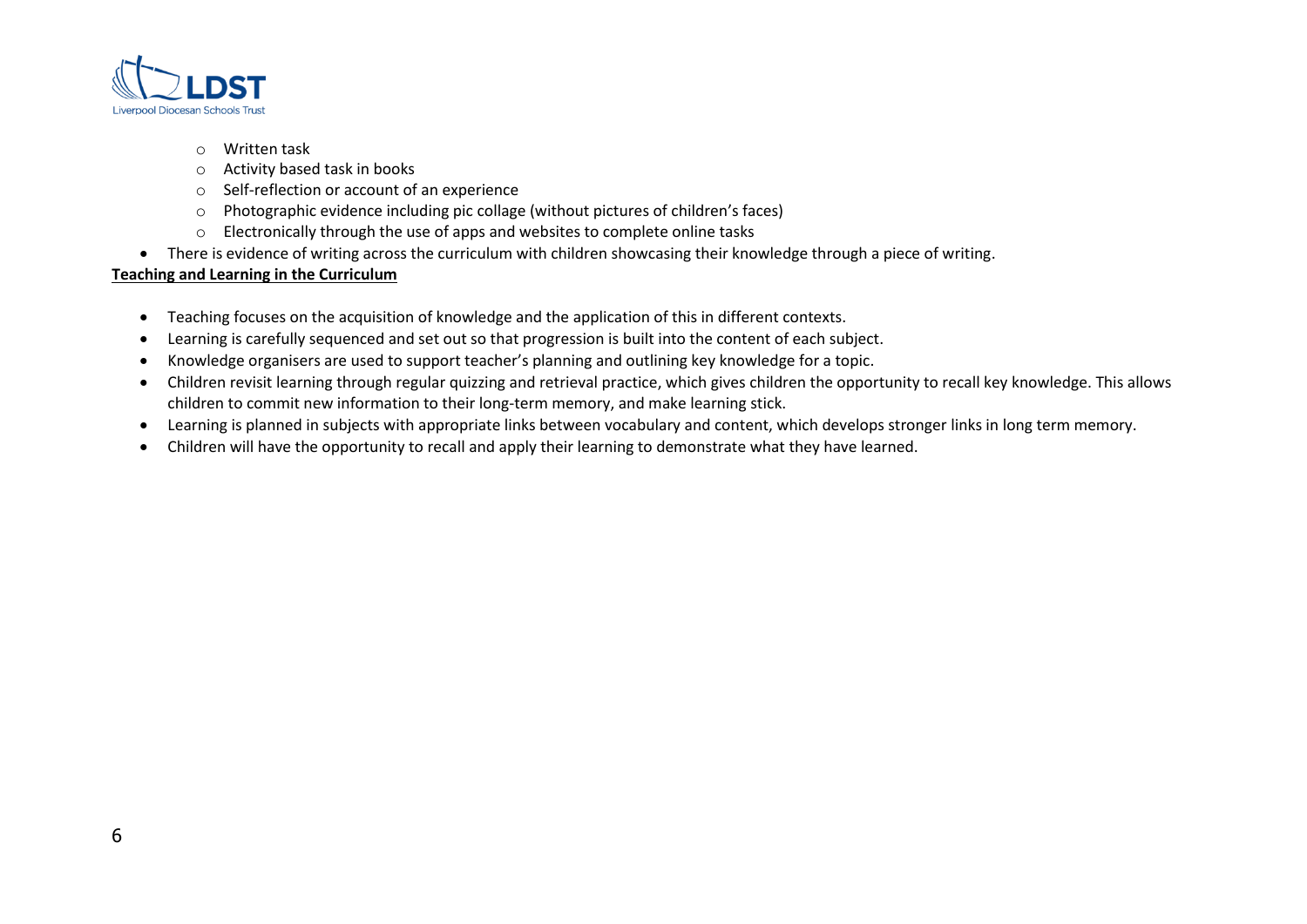

| Planning    |                                                                                                                                                                                                                                                     |                                                                                                                                                                                                                                                                      |                                                                                                                                   |  |  |  |
|-------------|-----------------------------------------------------------------------------------------------------------------------------------------------------------------------------------------------------------------------------------------------------|----------------------------------------------------------------------------------------------------------------------------------------------------------------------------------------------------------------------------------------------------------------------|-----------------------------------------------------------------------------------------------------------------------------------|--|--|--|
| Form        | Intent                                                                                                                                                                                                                                              | Implementation                                                                                                                                                                                                                                                       | Impact                                                                                                                            |  |  |  |
| Long term   | To provide teachers with a<br>$\bullet$<br>clear overview of learning in<br>their year group<br>To provide children with clear<br>$\bullet$<br>sequenced learning                                                                                   | Curriculum Lead, SLT and<br>$\bullet$<br>subject leaders set out the<br>long term plan for all subjects<br>Teachers follow the long term<br>plan for their year group<br>Curriculum Lead and subject<br>leads monitor the<br>implementation of the long<br>term plan | Children have a coherent,<br>well-sequenced curriculum<br>that builds on prior<br>knowledge                                       |  |  |  |
| Medium term | To provide teachers with a<br>$\bullet$<br>clear overview of learning for<br>a unit<br>To outline key content for<br>$\bullet$<br>teachers and children<br>To provide children with clear<br>$\bullet$<br>sequenced learning for a<br>specific unit | Teachers use the Medium<br>term plans overview to<br>complete short term planning<br>Knowledge organisers are<br>shared with children and<br>parents at the beginning of a<br>unit of work                                                                           | Teachers develop their<br>subject knowledge<br>Children are taught coherent,<br>well-sequenced, knowledge<br>driven units of work |  |  |  |